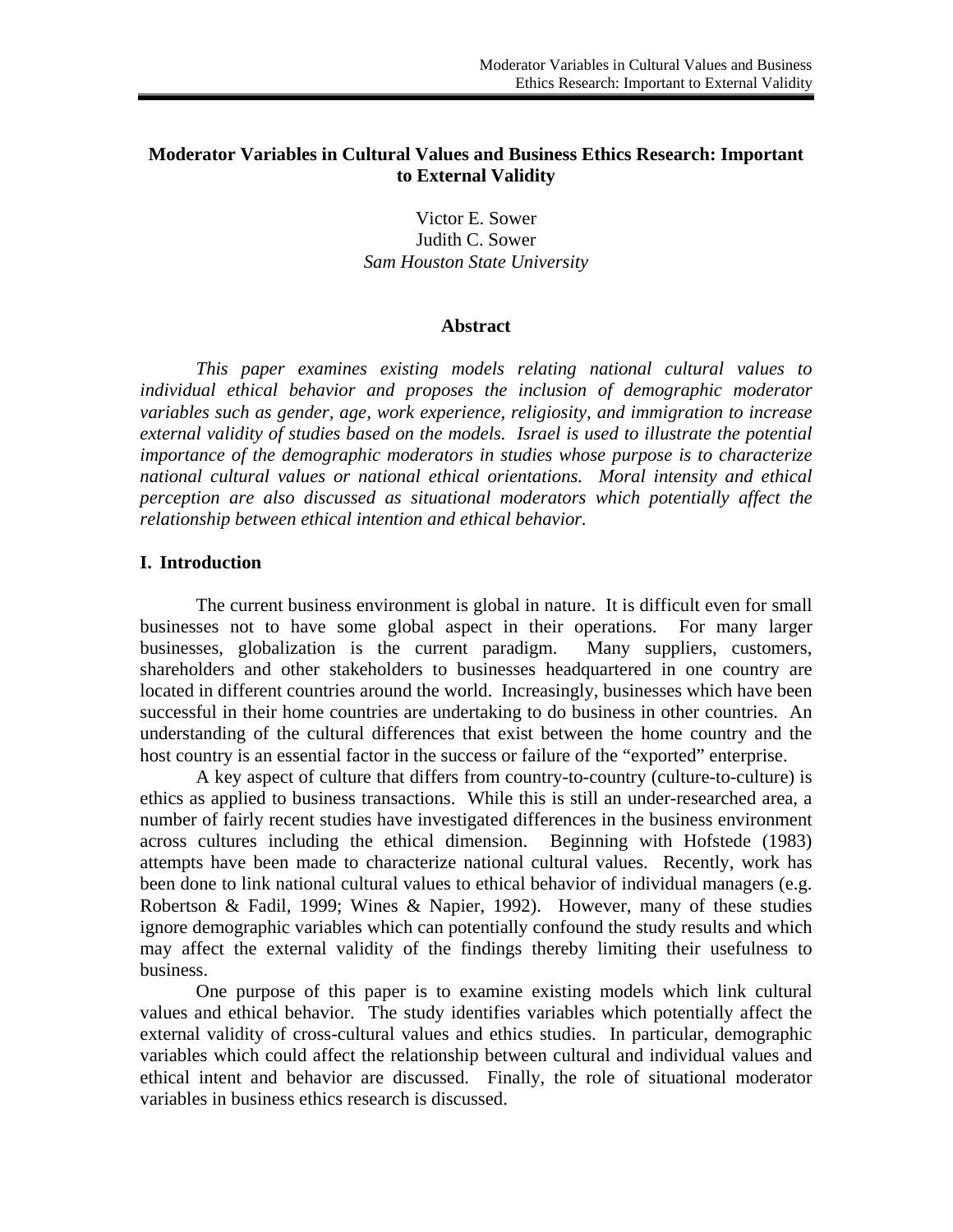# **II. Previous Research in Culture and Ethics**

Considering the increasing importance of cross-cultural studies of ethics (Schlegemilch et al., 1995; Vitell et al., 1993; Wines et al., 1992), until recently this was an under-researched area. From 1988 until 1992, less than 5% of the empirical papers published in a leading ethics journal, *The Journal of Business Ethics*, were cross-national (Robertson, 1993). Dubinsky et al. (1991) lament the paucity of research in crossnational aspects of business ethics. According to Robertson and Fadil (1999), there is "a need for research in the area of ethical decision making from a cultural perspective." Davis et al. (1998) suggest that uncertainty about the strength of the effect of sociocultural background on ethical judgments is due in part to the lack of cross-cultural studies in business ethics.

Of the empirical studies that have been conducted, many, while contributing to a theoretical understanding of the ethics dimension of culture, lack sufficient external validity to provide much guidance to international managers. External validity is defined as the extent that the results from a research sample and setting can be generalized to the populations and settings specified in the research hypothesis (Kidder & Judd, 1986). Many studies ignore significant potential threats to external validity. Others conclude with a statement to the effect that the study results should not be extrapolated beyond the study sample. For example, Sower et al. (1998, p. 392) caution "One cannot assume that a sample of the upper division business students from one university in each country adequately represents the population" of those countries.

One of the earliest and most frequently cited studies of cross-national cultural differences was conducted by Hofstede (1983). He characterized national cultures using four dimensions: power distance, uncertainty avoidance, individualism/collectivism, and masculinity/femininity. Notably absent is an ethical dimension of culture. However, Davis et al. (1998, p. 376) suggest that, given "values are a powerful facet of culture…one might expect cultural differences along Hofstede's value dimensions will parallel differences in moral judgements." A potential threat to external validity is that Hofstede's analyses were based on data collected from employees of a single multinational corporation.

Building on Hofstede's work, Schwartz (1999, 1992) has extensively studied values in a number of regions of the world. Schwartz differentiates between culture-level values and individual values. In Swartz's (1999, p. 25) view, "values are trans-situational criteria or goals…ordered by importance as guiding principles in life." They "guide the way social actors…select actions, evaluate people and events, and explain their actions and evaluations." But he suggests that "the value priorities that characterize a society (can be inferred) by aggregating the value priorities of individuals." He cautions that "National boundaries do not necessarily correspond to the boundaries of…relatively homogeneous societies with a shared culture." Thus care must be taken to insure that the sample of individuals selected for study is representative of the national society to be characterized.

Wines et al. (1992, p. 833) define ethics as "the activity of applying moral precepts to concrete problems." They suggest that while common values may exist in different cultures, they may differ markedly in their application to a specific issue. This can result in differences in ethics across cultures where national values appear to be similar. For example, two cultures may share the cultural value of respect for human life but take widely different positions on the practices of abortion and euthanasia. This makes the study of cross-cultural values and ethics more complicated.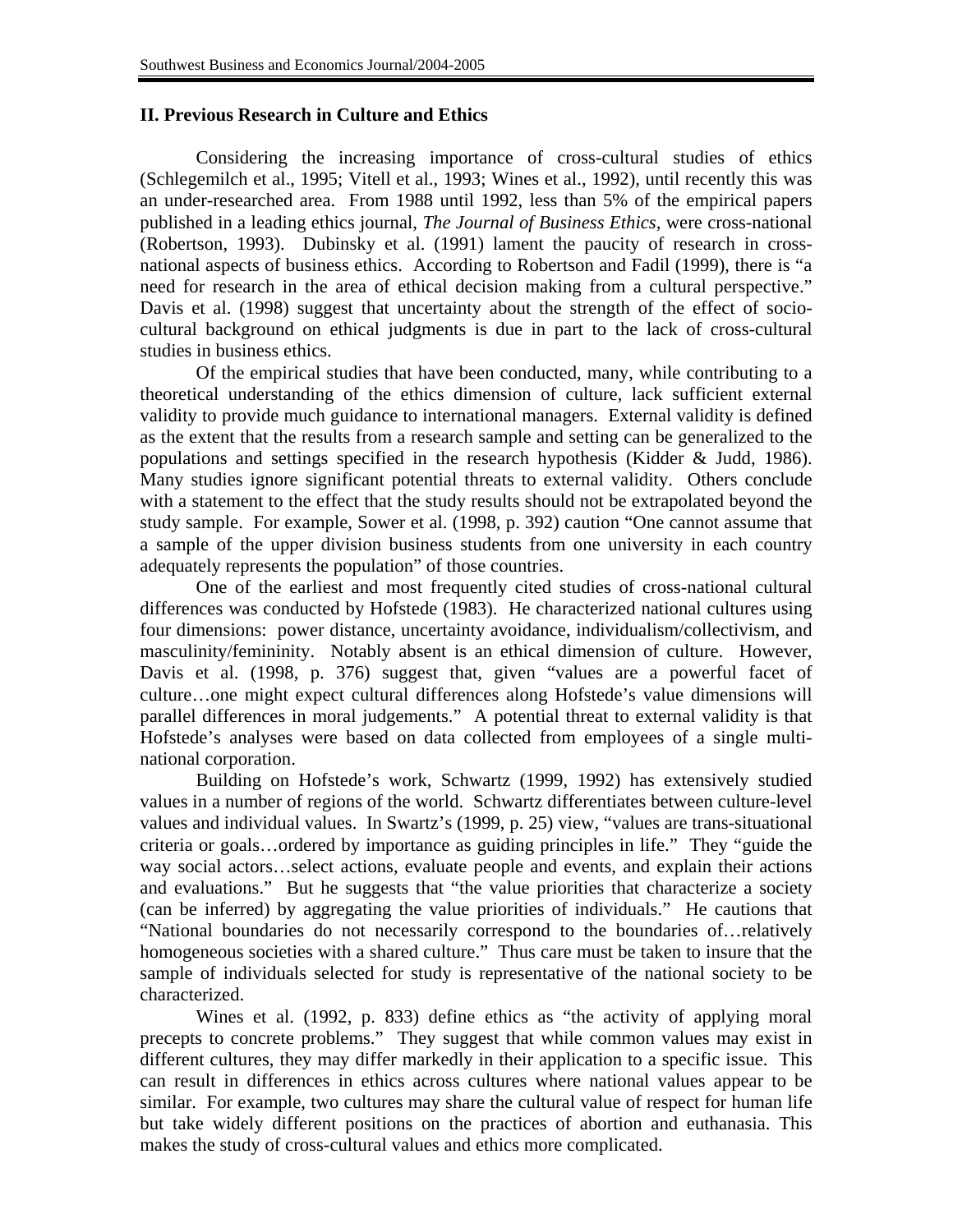### **III. Culture-Based Views of Ethical Behavior**

Many researchers contend that nationality affects people's perceptions and behaviors. In particular, Dubinsky, et al. (1991) cite a number of studies (Bartels, 1967; Ferrell et al., 1985; Hunt et al., 1986; Wotruba, 1990) that find that different cultures produce different expectations and dissimilar ethical standards. At an individual level, Wines et al. (1992, p. 838) suggest that "practices in the dominant and sub cultures…filter through (the individual manager's) experience and education to arrive at (the manager's) moral code."

Robertson and Fadil (1999) contend that individuals from different cultures view ethical issues differently. They use Kroeber and Kluckhohn's (1952) definition of culture which states that "the essential core of culture consists of traditional ideas and attached values." They utilize Hofstede's (1980, 1984) bipolar individualism/collectivism dimension to characterize culture and posit that differences in this cultural dimension influence ethical decision making.

### **Figure 1**

**Culture-Based Consequentialist Model of Ethical Decision Making**  (Robertson & Fadil, 1999, p. 386)



Robertson and Fadil's (1999) culture-based consequentialist model of ethical decision making in organizations (see Figure 1) suggests that national culture is the first stage in understanding ethical behavior. The second stage in their model involves the moral development of the individual. They use Kohlberg's (1969) model which characterizes moral development as a sequential process through three levels: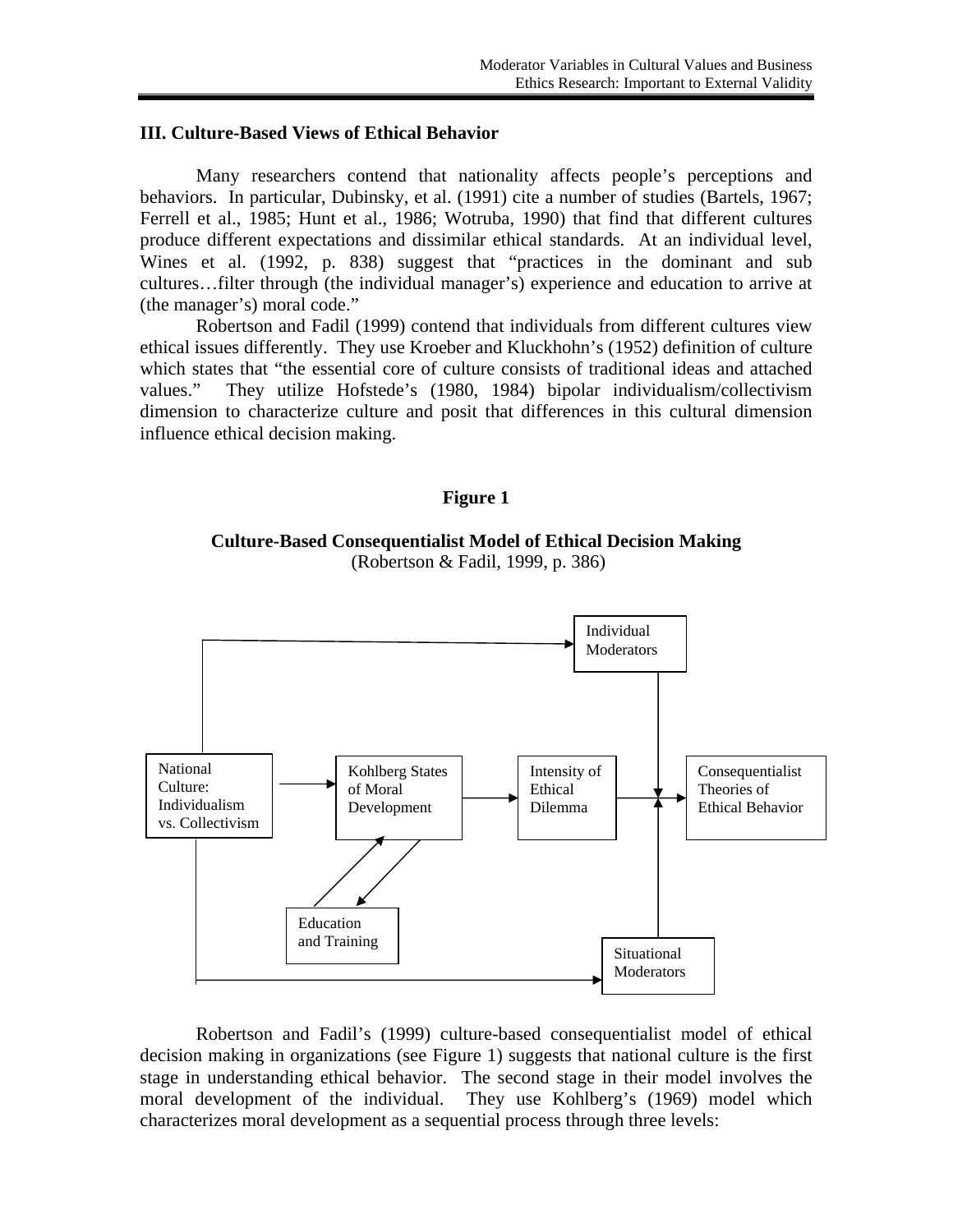Preconventional, Conventional, and Postconvential. In the preconventional level, the individual is not motivated by societal values but by individual interests. In the conventional level, the individual is guided by cultural values. In the postconventional level, the individual accepts cultural values only if they agree with the moral foundation upon which they are based. Robertson and Fadil (1999) posit that education and training accelerate an individual's progression through these stages of moral development. They also agree with Jones (1991) that the intensity of the ethical dilemma (a situational moderator) with which an individual is faced can influence the individual's ethical decision.

## **Figure 2**

**Model of Relationships among Environment, Values, and Individual Ethics**  (Wines & Napier, 1992)



 Robertson & Fadil (1991), drawing upon the work of Trevino (1988) and Kohlberg & Candee (1984) posit that individual moderators such as ego strength, field dependence, locus of control, altruism, loyalty, and honesty influence an individuals' ethical behavior. Drawing upon the work of Kohlberg (1984) and Schneider and Meyer (1991), they also propose that situational moderators such as the number of crisis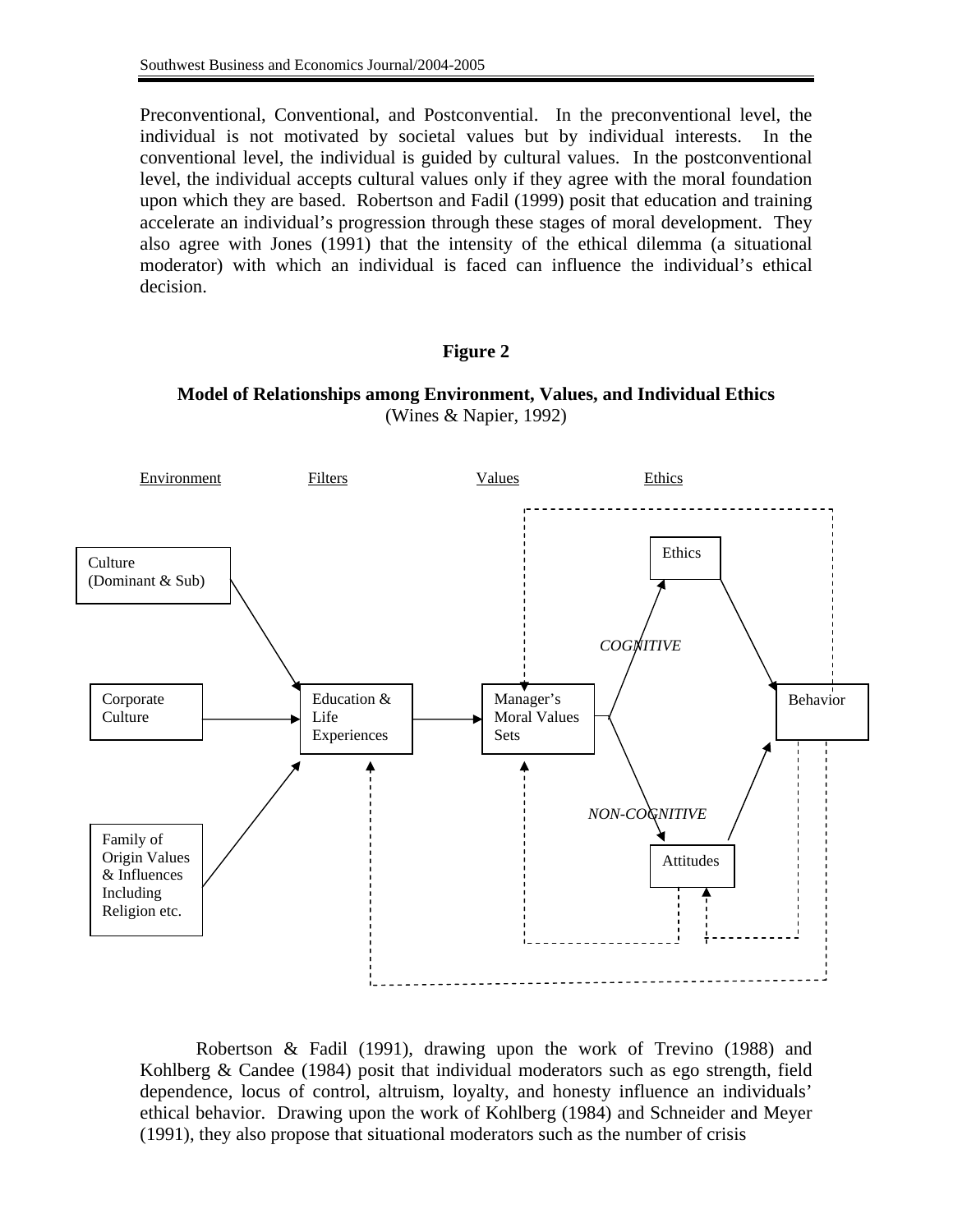situations an individual confronts and the individual's potential to react effectively in those situations moderate the individual's ethical behavior. Wines and Napier (1992) also propose a micro level model of cross-cultural ethics which encompasses moral values, ethics, culture, individual values, and religion (Figure 2). Based upon Rokeach (1968) and Churchill (1982) they define morals as *prima facia* rules for behavior and ethics as "the activity of applying moral precepts to concrete problems" Wines & Napier, 1992, p. 833). According to the model, individuals filter the practices of the dominant and sub cultures through their individual experience and education to arrive at their moral code which is the basis for ethical behavior. They also suggest that in some cases values reflected through religious affiliation may influence management practice

### **IV. Demographic Moderators**

Empirical studies of cultural values generally measure individual values and then aggregate those into a measure of cultural values. Similarly, cross-cultural ethics studies generally measure individual ethical intent which is aggregated and used to characterize ethical behavior in a culture. The main focus of this study is on the effect of demographic moderator variables on values and ethics studies. If indeed demographic variables moderate the relationship between national cultural values and individual values and between individual cultural values and some measure of national ethical intent then failure to take these variable into account raises questions about the ability to generalize the study results to the national population which the studies attempt to characterize. We propose the addition of demographic moderators to the existing models linking national cultural values with ethical behavior.

Demographic moderators have not been totally ignored in values and ethics studies. For example, Clark et al. (1996) link religiosity, a demographic moderator, to the development of ethical norms that influence ethical behavior. Sethi et al. (1993) use Pope John Paul II's *Centesimus Annus* as a moral framework for economic activity and business conduct. A number of other studies (Franke et al., 1997; Harris, 1990; Mason et al., 1996) link personal characteristics such as age and gender to ethical intentions and behavior.

Most empirical studies attempt to characterize national culture by surveying individuals within that culture. The underlying premise is that the 'law of large numbers' will overcome the individual differences among respondents and allow a characterization of a cultural ethical orientation. Measurements (measures) of a large number of individuals' ethical behaviors (or more commonly, their intended ethical behaviors) are used to define (inferences) the ethical orientation of the national culture. This approach may work well in relatively homogeneous cultures where some of the demographic moderators may be relatively unimportant (e.g. Japan). However, this approach may be less well suited to relatively diverse cultures—melting pots which contain large groups of recent immigrants (e.g. U.S., Israel). In diverse cultures it is vital that empirical studies explicitly account for individual moderators.

Some researchers suggest that "there does not appear to be either a theoretical or an empirical reason to consider the impact of demographic characteristics" and they may simply be "eliminated from further consideration" (Dubinsky, et al., 1991, p. 659). Hofstede (1980) suggests national culture accounts for more differences in work-related issues than demographic moderators such as work experience, gender and age. Most researchers, however, find reason to include demographic characteristics as moderators.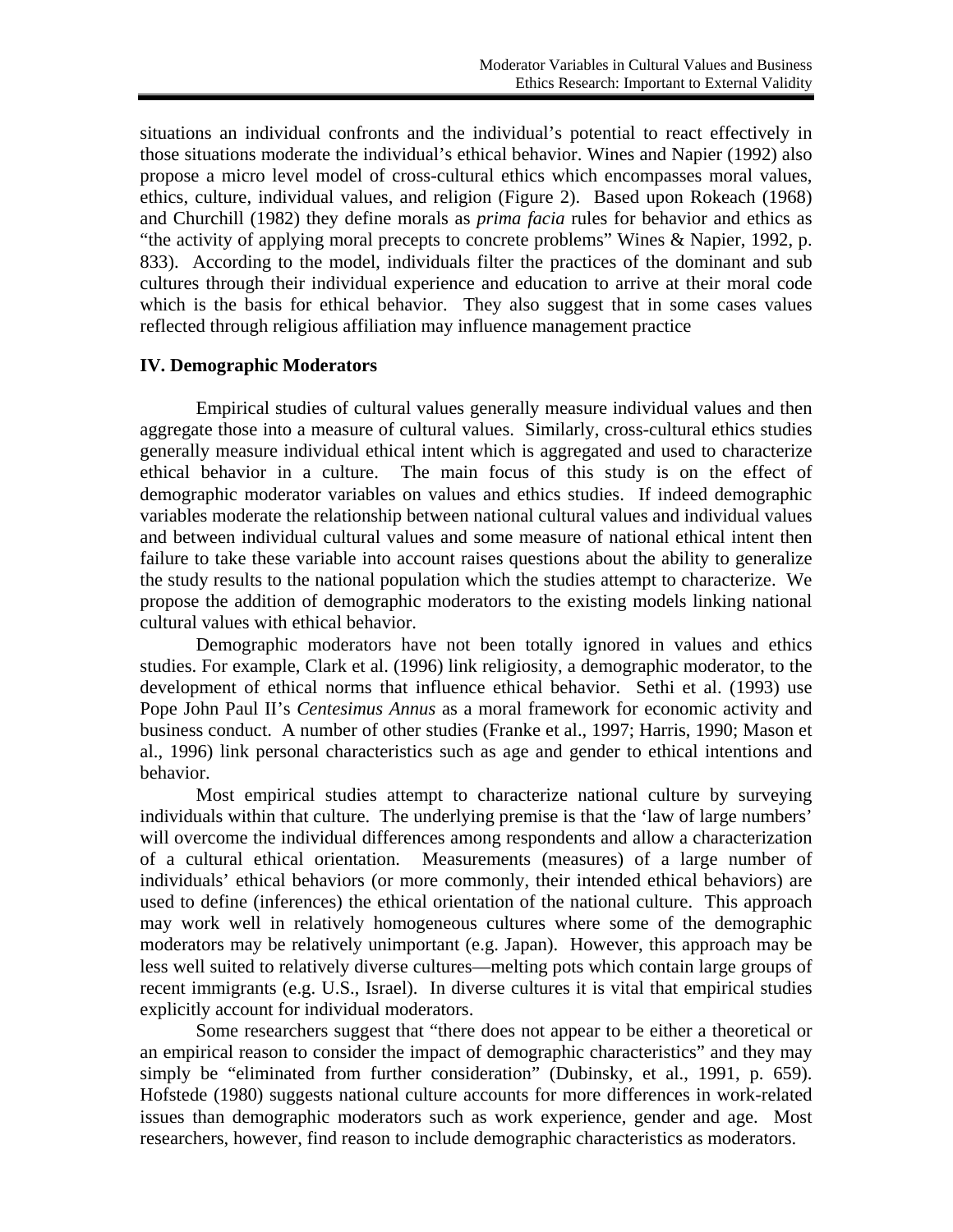Among the demographic moderators that have been identified by previous studies are gender, age, education, work experience, marital status, race, income, and religiosity. In countries where recent immigrants comprise a significant proportion of the population the demographic moderators of time since immigration and home country may be important. With immigrants, the national culture that helped shape individuals' moral and ethical values often differs from the national culture in which they live (and which is being assessed by the study).

There is significant support for a relationship between national cultural values and individual values and individual ethical intentions and behavior. Kumar et al. (1998, p. 255) state that cultural values are a result of "complex transactions that take place between individuals and their social environment." A number of other studies (Bower, 1973; Hoge et al., 1974; Kirchner et al., 1972; Kumar et al., 1991) also link individual value systems with the social environment. Other studies (Wines et al., 1992; Kroeber et al., 1952; England, 1975) define morals and values as implicit components of national culture. They view ethics as an application of moral values. They further link personal values, and thus personal ethical behavior, with cultural values. Demographic variables which moderate the relationship between national cultural values and individual values could affect individual ethical intention and behavior.

## **Some Potential Effects of Demographic Moderators**

**Gender** may be a significant moderator variable in cultural values and business ethics. Hofstede (1991) suggests that considering gender as a subculture can help account for differences within countries. Miesing et al. (1985), in a study of students, found that women and students with religious conviction tended to be more ethical than men with little religious conviction. Weeks et al. (1999, p. 310) in an empirical study of U.S. business people, found that "females demonstrate higher ethical judgment than their male counterparts in numerous situations." This is consistent with a study of U.S. students by Kreie et al. (1998) which found that men and women were distinctly different in what they considered to be ethical or unethical. Men were consistently less likely to consider a behavior to be unethical.

The issue of gender effect is not consistent. Weeks, et al. (1999) also analyzed 14 other ethics studies many of which found no gender effect. They concluded that this discrepancy may be due to females becoming more like males in certain business situations (situational moderator), or that there may be other interactions (e.g. genderage) which were not taken into account. Their study found no significant interaction between gender and career stage and ethical judgment in a sample of U.S. business people. Care must be taken not to simply extrapolate the findings of these U.S. studies to other cultures, Spencer et al. (1999) found that the interaction of gender with ethics was not significantly different in Mexico than in the U.S. One study (Ros et al., 1999) addressed the gender issue by insuring the male/female ratio between the two subsamples was constant. This increases the internal validity but does not necessarily improve external validity of the study beyond the sample under study.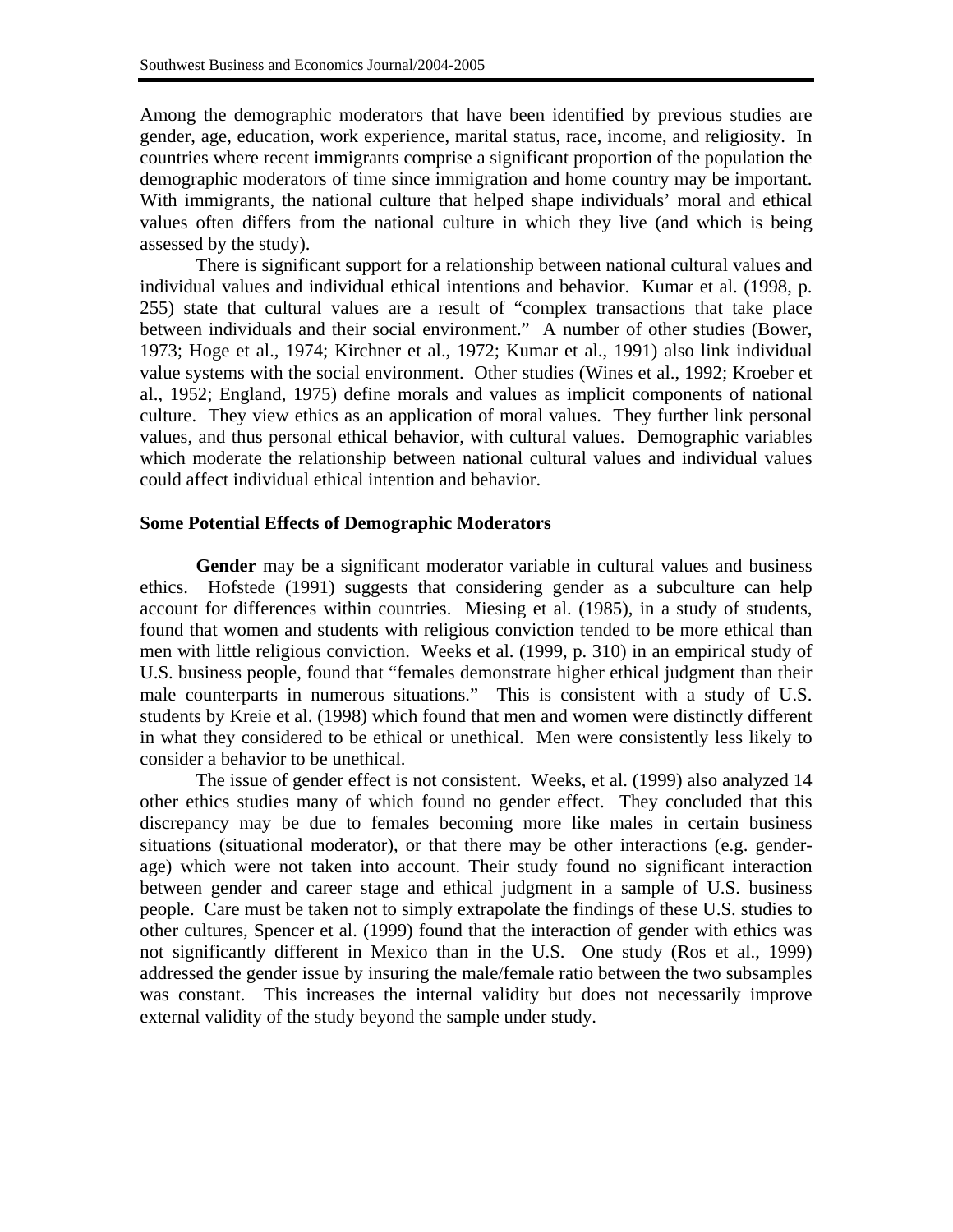**Age** has been found to be a significant moderator variable in ethics studies. Hofstede (1991) suggests that differences between generations in a culture might simply be differences attributable to age which repeat themselves from generation to generation. Serwinek (1992) argued that age must be considered in the research design in order for the experiential results to be meaningful. His studies found that as age increases respondents become more ethical. This finding of a positive relationship between age and ethical perceptions is consistent with those of Harris (1990), and Mason et al. (1996). Singhapakdi et al. (1999) argue that this relationship between age and ethical orientation is because older individuals have experienced a greater variety of ethical problems and are more sensitive to the consequences of ethical transgressions than are younger individuals.

Ruegger et al. (1992) confirmed this relationship using students as subjects. This study found that older students differed significantly in their ethical decision making than younger students--older subjects made more ethical decisions than younger subjects. Age effects present potential problems for the many cross-cultural ethics studies which exclusively use students as subjects. Because students would be expected to be younger than the population average, such studies characterize only the ethics and values of the younger subdivision of the national population not necessarily the national population as a whole. Studies, such as some of those by Schwartz (1992) which use subjects of various ages (e.g. students, teachers, factory workers) are likely to result in a better characterization of national culture and national ethical orientation.

**Work experience** has also been shown to influence ethical judgement. Most researchers examining work experience point out the correlation between work experience and age. Researchers most likely would have to select either age or work experience for inclusion in their statistical model in order to reduce collinearity in the estimation process (Dubinsky, et al., 1991).

Miesing et al. (1985) found a relationship between age and work experience and ethical values of students. The older and more experienced the student, the more ethical they were. Cron (1984), based on theories developed by Super (1957), Erikson (1968), Gould (1978), Schein (1971), and Super et al. (1970), contends that individuals' attitudes toward ethical issues might vary with their career stage. In early career stages, the individual may be more influenced by situational moderators (e.g. pressure from superior to meet performance goals) than someone in a later career stage. In an empirical study, Weeks, et al. (1999) found that some ethical judgments did differ significantly across career stages. Individuals in later career stages showed higher ethical judgments than people in earlier career stages. Ros, et al. (1999, p. 64), in a study of education teachers and students in Spain, found no significant differences in values. The researchers point out, however, that while there is "no evidence that the experience of teaching influenced the importance of basic values…the similarity between education teachers and students may have obscured differences." This study also failed to expressly account for any of the other moderator variables such as gender or age. Schwartz et al. (1995b) point out that in order to assure validity in cross-cultural studies, replications of the analyses with subsamples from the population of interest are crucial.

**Religiosity** as an influence on values and ethics has been the subject of a number of studies. While Hofstede (1991, p. 16) suggests that "religious affiliation by itself is less culturally relevant than is often assumed," most theorists agree "that religions are likely to influence the value systems of their adherents" (Huismans et al., 1992, p. 237). Clark et al. (1996) concluded that "personal religiousness is a potential source of ethical norms and consequently an influence in ethical evaluations." Huismans et al. (1992, p.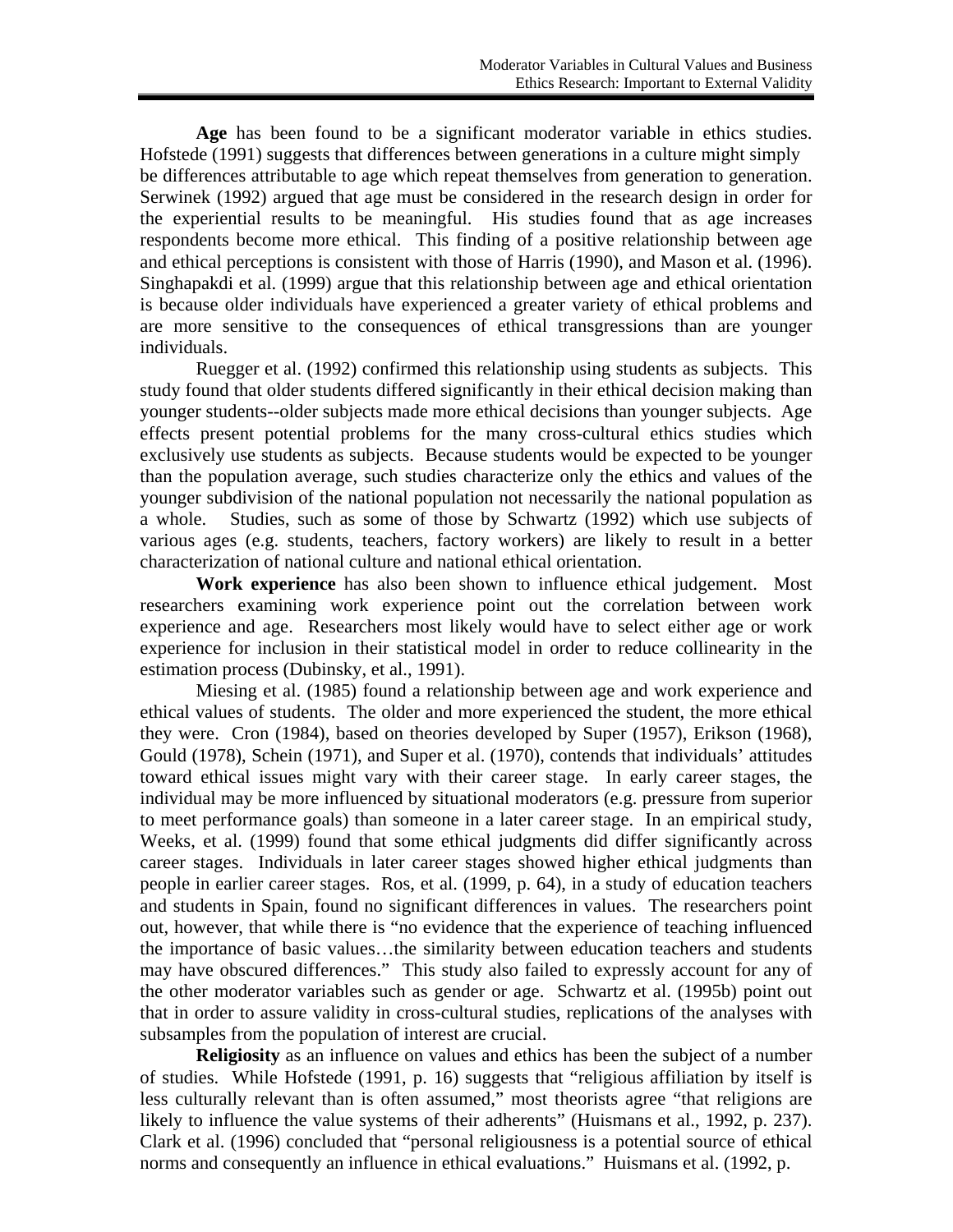237) define religiosity as the "commitment (of adherents) to whatever religion they profess." Their study found a consistent pattern between religiosity and individual values. Safranski (1986) found that differences in management values were related to religious philosophy. Kim (1988) and Schwartz et al. (1995a) also found a relationship between religious affiliation and values. Huismans (1994), studying data collected from university students and teachers from a number of countries, concluded that religiosity is connected in a specific way to individual values. Kennedy et al. (1996), in a study of U.S. and Ukrainian business students, found that willingness to engage in unethical business behavior was related to lower levels of religiousness. Chick (1997) finds support for the idea that the religious give greater priority to certain values (e.g. peace, love, forgiveness). This is supported by a study by Rokeach (1969) which found that more religious people rank the values of forgiving and helpfulness as more important than less religious respondents.

**Time Since Immigration.** Assimilation is the process by which immigrants "adopt the culture of the society in which they have settled. The cultural borrowing is often one sided. The assimilated minority group eventually loses the cultural characteristics that had set it apart." (Moran et al., 1991, p. 46). Evidence for this assimilation process comes from a study by Kumar and Thibodeaux (1998, p. 253). They found that "sustained cross-cultural contacts in another cultural environment (results in a tendency for) the value profile of the individuals to get modified so as to include the values preferred and desired in the new social environment." Their study found that Far Eastern students who had spent an average of 1.46 years in the U.S. were less assimilated than ones who had spent an average of 4.68 years in the U.S. This is consistent with Schwartz's (1999) and Hofstede's (1991) observation that national boundaries are a relatively recent phenomenon that do not necessarily define a single national culture. Recent immigrants who have not yet been assimilated may present a potential confounding effect if they are included as subjects in studies which attempt to characterize a national culture.

The U.S. and Israel are examples of 'melting pots' which assimilate immigrants from all over the world. In 1996, there were 916,000 legal immigrants and perhaps 275,000 illegal immigrants to the U.S. The predominant regions from where immigrants originated were Mexico, Asia, the Caribbean, and Eastern Europe (U.S. Immigration and naturalization Service, 1996). But using immigration as a percentage of total population, Israel has assumed a leading role as a 'melting pot' country. The cultural diversity of the state of Israel is a good illustration of the importance of explicitly considering individual moderators when attempting to characterize Israel's cultural values or to characterize the ethical behaviors of its citizens.

# **V. The Case of Israel**

The state of Israel has been characterized as "one of the oldest new societies." It was founded after World War II with roots in the Hebrew Bible, carved out of the nineteenth-century Ottoman empire, and based on "European ideologies of nationalism and ethnic politics" (Goldscheider, 1996, p. 3). While defined as a secular state, religion has been an integral element of its politics. "Israel has integrated millions of Jewish immigrants from an enormous range of diverse countries…and may be characterized by heterogeneity and by intense and continuous change" (Goldscheider, 1996, p. 3). One of the prominent differentiating factors is religion (Sagy et al., 1999). Therefore, it seems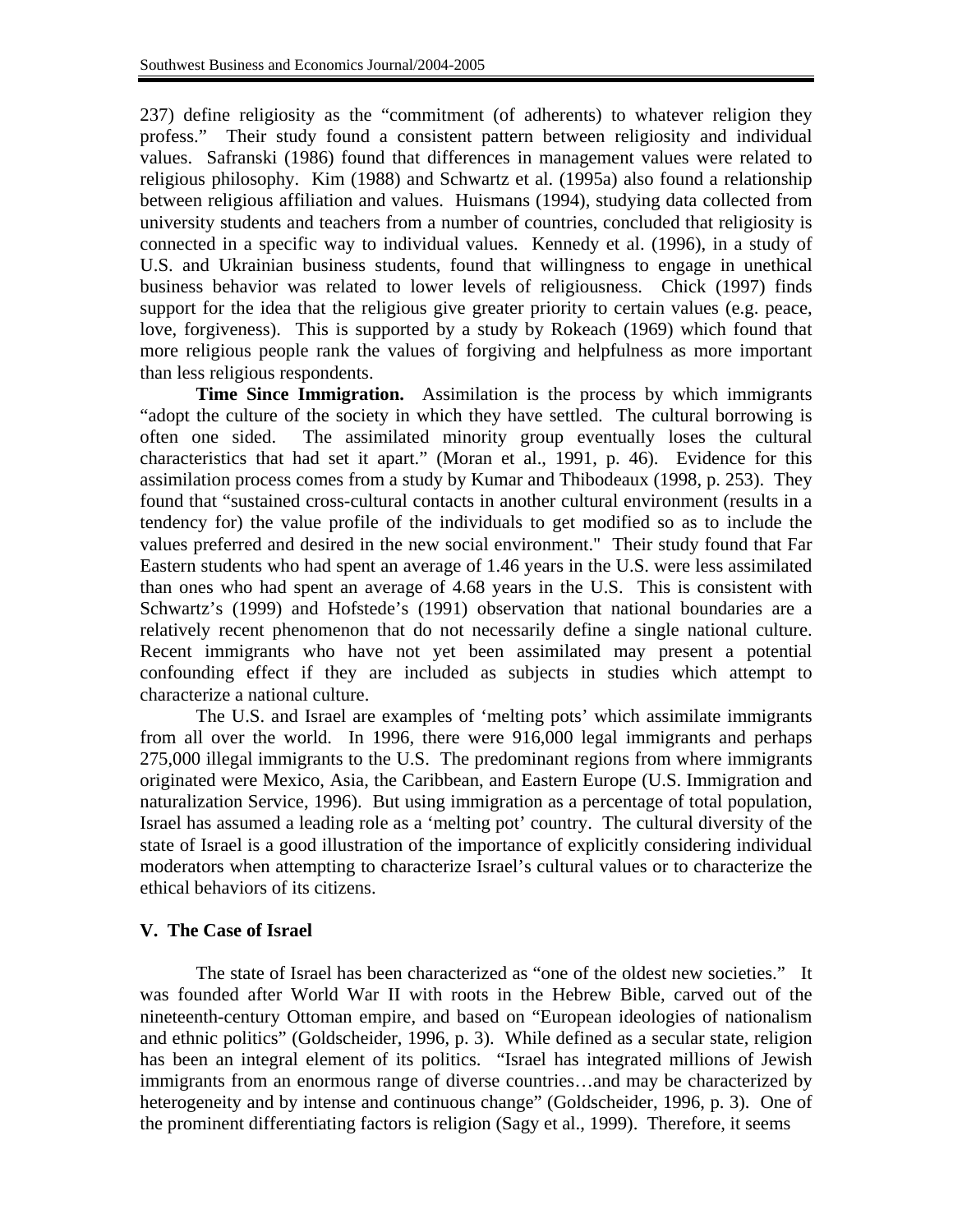reasonable to expect that the national culture of Israel might be more complex than that of many other countries.

## **A Demographic Profile of Israel**

Israel had a population in 1992 of over 5 million people distributed over an area about the size of New Jersey. Israel's population is relatively young with about 30% of the population under the age of 15 and about 9% above the age of 65. The dominant ethnic-religious population is Jewish (82%) about equally split between Western and Middle Eastern origins. The second largest ethnic-religious population is Arab (Goldscheider, 1996).

## **Table 1**

# **Immigration to Israel (1979-1983)**

| <b>Continent</b>                                                                                              | Total, %                                  |
|---------------------------------------------------------------------------------------------------------------|-------------------------------------------|
| <b>EUROPE</b><br><b>ASIA</b><br><b>NORTH AMERICA</b><br><b>AFRICA</b><br><b>LATIN AMERICA</b><br><b>OTHER</b> | 56.7<br>13.2<br>11.6<br>9.7<br>8.2<br>0.6 |
|                                                                                                               |                                           |

Source: Leshem & Shuval, 1998

Immigration is a major factor in the changing nature of Israel's cultural and political character (Goldscheider, 1992)—see Table 1. For the period 1960-1994, the rate of immigration for Israel per 1000 population was almost 5 times that of the U.S. (11.9 vs. 2.4) (Leshem et al., 1998). As of the 1990 census, 38% of the Jewish population in Israel was foreign born. There have been a number of major streams of immigration to the State of Israel (Goldscheider, 1992). Early in its modern history (1948) refugees from Eastern and Central Europe and the Balkins comprised 85% of the immigrants to Israel. A second stream occurred in the 1950s. In 1951 over 70% of the immigrants were from Asia and North Africa. From 1972 to 1979, 51% of the immigrants came from the Soviet Union. Restrictions on the emigration of Jews from the Soviet Union reduced the flow of Russian immigrants to Israel to just 19% in 1980-1989. From 1989-1991, another influx of Jewish immigration from the former Soviet Union began. Two of these streams dramatically increased the immigration rate as can be seen in Figure 3. Figure 3 also shows the reduction in immigration rate due to the Soviet restrictions on immigration during the 1980-1989 periods. The overall immigration rate is very high considering that the population of Israel in 1992 was just over 5 million.

Despite the dominance of the Jewish religion, the "religious component of Jewish culture…has become increasingly problematic and a source of acute tension in recent generations as a result of the decline of social and cultural homogeneity in Jewish society" (Sagy, et al., 1999, p. 329). Traditionally, Israeli Jews were divided into two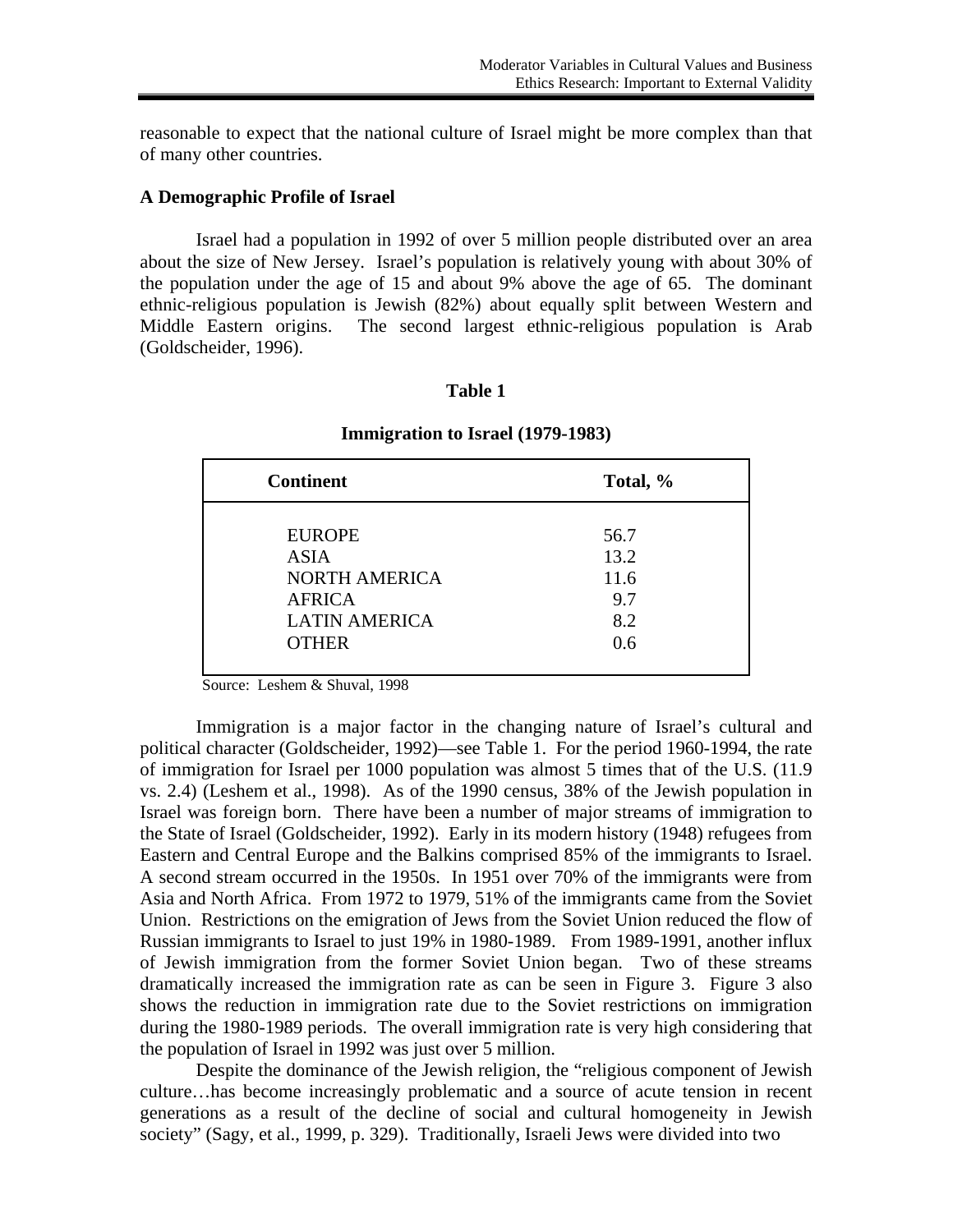categories for analysis: secular and religious. Estimates of the proportion of Jews in each category varied but tended to center around 80% secular and 20% religious. But Elazar et al. (1998) contend that there are really four categories of Israeli Jews. There are ultra-Orthodox (*haredim*)—8%, religious Zionists (*datiim*)—17%, traditional Jews (*masortiim*)—55%, and secular Jews (*hilonim*)—20%.



**Figure 3 Immigration to Israel** 

Source: Data from Central Bureau of Statistics, JAFI, *Jerusalem Post* (December 29, 2002) as cited in "*The American-Israeli Cooperative Enterprise".* 

 The Israeli Arab population, the second most populous category, is also heterogeneous relative to religion, social class, and demographics. In 1990, approximately 78% of the Arab-Israelis were Moslem. The remaining 22% are divided into Arab-Christian and Druze Israelis.

Schwartz (1994) in his studies of cross-cultural values breaks down the Israeli population into four separate population segments: Israel Druze, Israel Muslim Arab, Israel Christian Arab, Israel Jews and finds that there are differences in values among the segments.

Studies which attempt to characterize the cultural values or national ethical orientation of Israel should explicitly account for the cultural diversity of the population as well as for the individual moderators. At a minimum, such studies should assess religion using seven categories: Jewish, ultra-Orthodox; Jewish, religious Zionist; Jewish, traditional; Jewish, secular; Arab, Moslem; Arab, Christian; and Druze. In addition, the effect of immigration, length of time since immigration, and country of origin should also be explicit parts of the study. Only by accounting for these variables can a study have sufficient external validity to claim to characterize the cultural values and national ethic of a country so diverse as Israel. Thus studies which attempt to characterize the cultural values or ethical orientation of Israel must collect sufficient socio-demographic data to control for the individual moderator variables.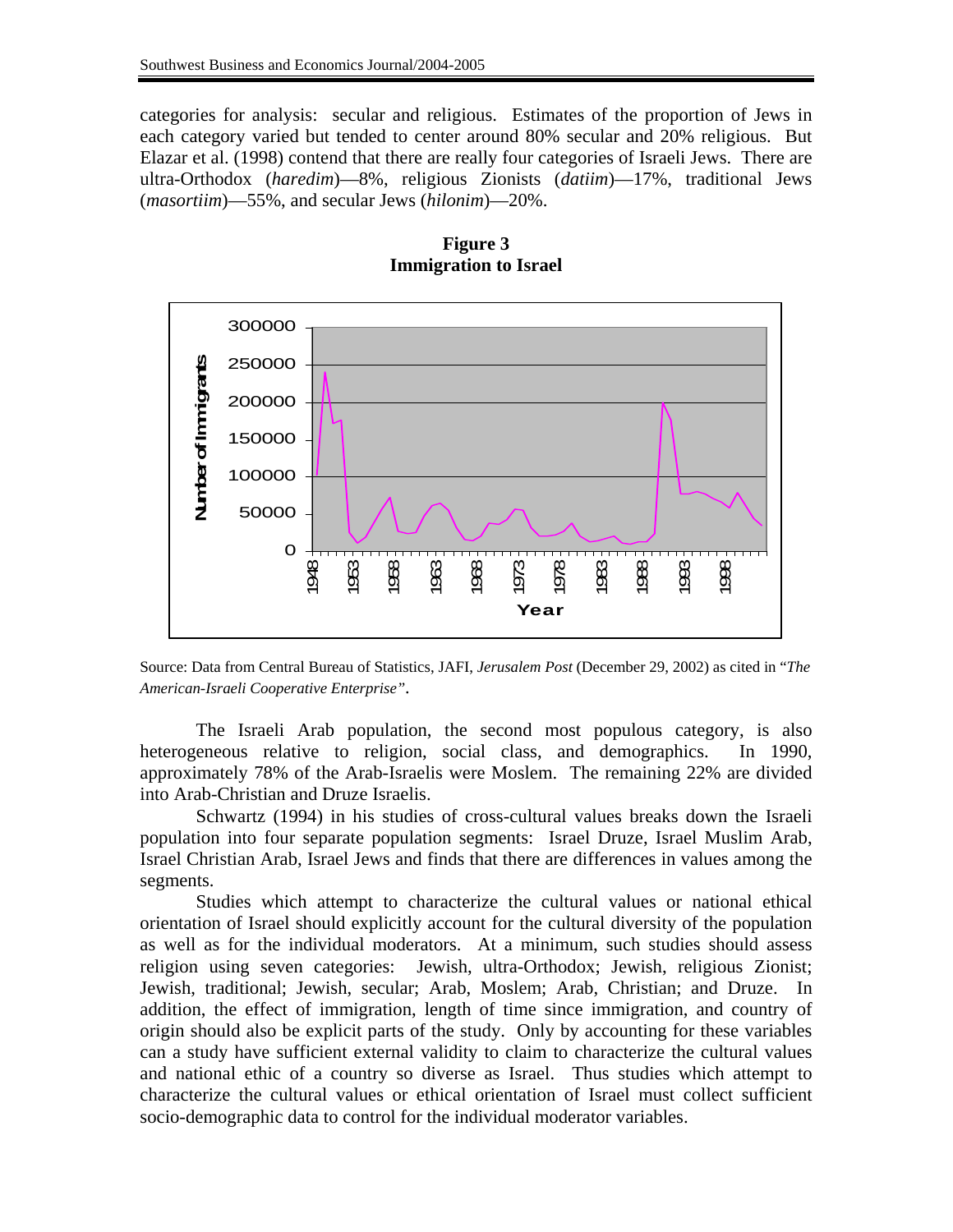## **VI. Situational Moderators**

Practical realities, stress, and pressures to meet performance standards can create situations which cause individuals to exhibit behaviors that are in conflict with their personal ethical standards. Empirical support for this position is found in studies by Dolecheck et al. (1987) and McDonald et al. (1988) who found that a majority of managers in Hong Kong felt they sometimes had to compromise their personal ethical principles to conform to the norms of their organizations. Monappa (1977) found that managers in India were frequently induced by work related pressures to take actions which were in conflict with their personal codes of ethics. Dolecheck et al. (1987) also found that a significant minority (41%) of managers surveyed in the United States responded to work related pressures by taking actions in conflict with their personal ethical beliefs. These findings could have a profound impact on cross-cultural ethical studies which measure ethical intent rather than ethical behavior.

The process by which individuals manifest what they believe is right (ethical intention) to ethical behavior has been the subject of considerable previous research. Karande et al. (2000) summarize much of this research and identify three important variables in the ethical decision-making process: perceived moral intensity, ethical perception, and ethical intention. Perceived moral intention and ethical perception can be conceived of as situational moderators in our model.

**Perceived moral intensity** refers to the idea that "one's perception, evaluation, and response to a moral issue stem from characteristics of the issue itself." (Davis et al., 1998, p. 374). Moral intensity is postulated by Jones (1991) as being a multidimensional construct comprised of: magnitude of consequences, social consensus, probability of effect, temporal immediacy, proximity, and concentration of effect. Singhapakdi, et al. (1996) through factor analysis distilled these into two main factors: Actual Harm Done to the Victim and Social Pressure. McDonald et al. (1988) found that Hong Kong managers tended to view "victimless" unethical acts (e.g. obtaining trade secrets from competitors) as ethical while viewing unethical acts against one's company or peers as unethical. Moral intensity and its effect on ethical intentions can vary depending upon the type of ethical issue and the values of the culture (Davis, et al., 1998). This can lead to widely different ethical perceptions across cultures. Wines et al (1992) observation that while common values may exist in different cultures, they may differ markedly in their application to a specific issue. For example, individuals in different cultures may share the cultural value of respect for human life but take widely different positions on the practices of abortion and euthanasia.

**Ethical perception** "is the degree to which an individual perceives that there is an ethical problem involved in an action, and varies across actions and situation." (Karande et al., 2000, p. 41). Using the previous example, individuals in cultures where bribery is considered to be part of normal business dealings would not perceive bribery as a violation of the cultural value of honesty while individuals in a different culture may perceive bribery as a serious ethical problem. Ethical perception drives the ethical decision making process (Hunt et al., 1993). Davis, et al. (1998) suggests that Hofstede's (1983) framework of work-related value dimensions provide insight into socio-cultural effects on ethical perceptions. Changes in ethical perception are postulated to parallel changes in Hofstede's dimensions.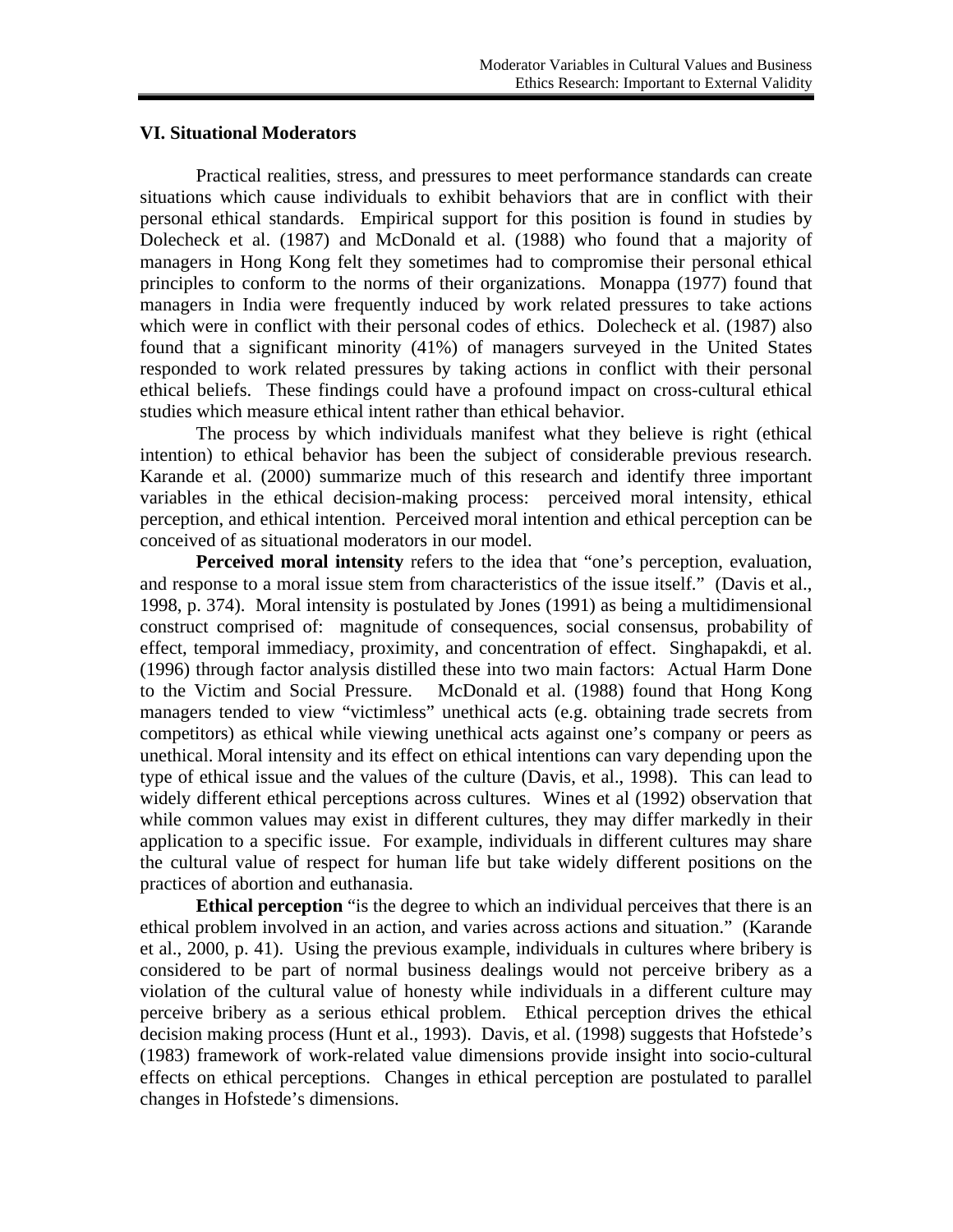## **VII. SIMPLIFIED CULTURE-BASED RESEARCH MODEL**



**Figure 4 A simplified culture-based research model of ethical behavior**

Figure 4 depicts a simplified research model linking cultural values with ethical behavior. As the model shows, most cross-cultural values research measures individual values which are aggregated in some way to represent national cultural values. As discussed, demographic variables can moderate this relationship and should be expressly included in such studies. From a research standpoint, these demographic variables are easy to measure. In contrast, the individual moderator variables proposed by Robertson & Fadil (1999, p. 386), while perhaps very important, are much more difficult to measure. Figure 4 also suggests that it may be an oversimplification to equate ethical intent with ethical behavior. To more accurately characterize a culture's patterns of ethical behavior, situational and demographic moderator variables should be included in the measures.

#### **VIII. Conclusion**

This paper has proposed inclusion of demographic and situational moderator variables in models relating national cultural values and ethical behavior. Based on a review of previous studies in cross-cultural ethics and values, the paper concludes that these moderator variables must be included in such studies in order to insure the external validity of the conclusions. Israel is proposed as an example of the extreme levels of diversity that can exist within a country. Failure to properly control for this diversity can seriously impact the external validity of studies which attempt to study cultural values and ethics. Any such studies should explicitly account for the demographic moderators identified in this study to ensure the validity of the comparisons. Because situational moderators can have a profound effect on actual ethical behavior, care should be taken not to simply extrapolate ethical behaviors from which measure ethical intentions without taking situational moderators into account.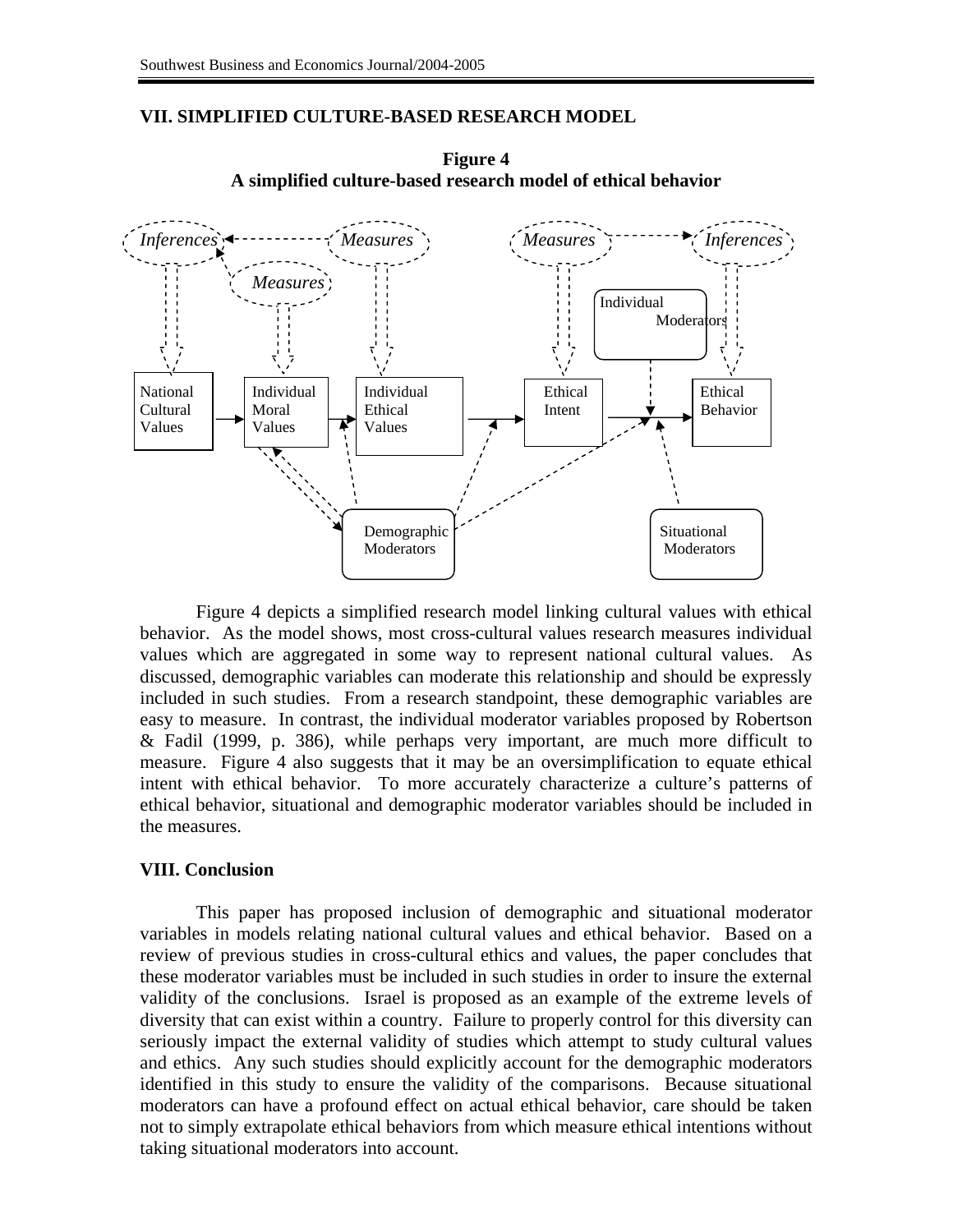The question remains as to the most appropriate way to re-aggregate the results for the various sub-samples in order to characterize a set of national cultural values or national ethical orientation. Since the objective of many cross-cultural studies of ethics and values is to infer a set of national cultural values or ethical orientation based upon the measurement of a large number of individual ethical behaviors or intentions (see Figures 1 and 2), this is a critical issue. A balance must be struck between succinctly representing national values and ethics while effectively reflecting the diversity that exists within the national culture.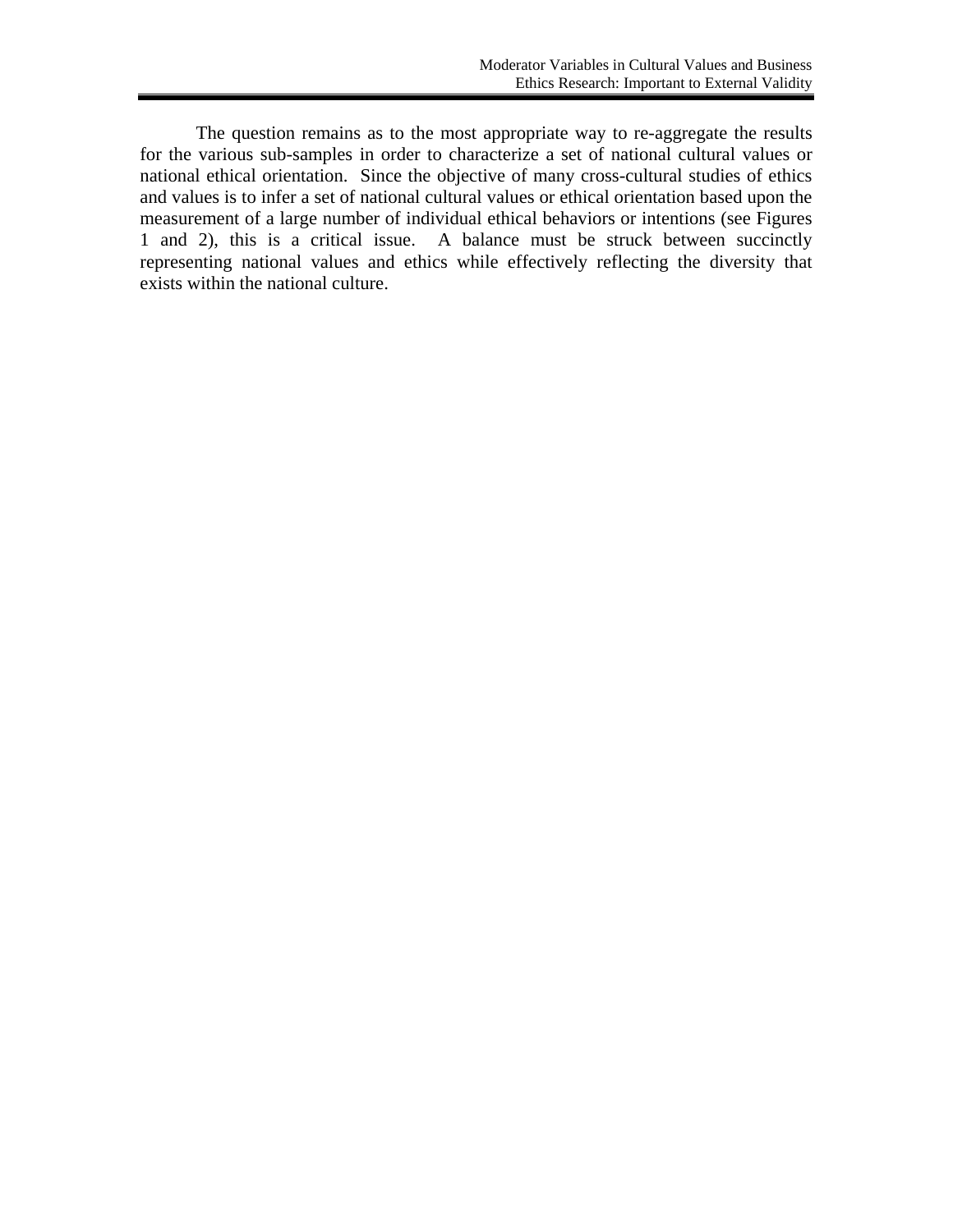## **References**

- Bartels, R. (1967). A Model for Ethics in Marketing. *Journal of Marketing*, 31, 20-26.
- Bower, T. (1973). Effects of Short-Term Study Abroad on Student Attitudes: Unpublished doctoral dissertation, University of Colorado. Boulder, CO.
- Central Bureau of Statistics, JAFI, *Jerusalem Post* (December 29, 2002) as cited in The American-Israeli Cooperative Enterprise.
- Chick, G. (1997). Cultural Complexity: The Concept and Its Measurement. *Cross-Cultural Research*, 31(4), 275-307.
- Clark, J.W., & L.E. Dawson (1996). Personal Religiousness and Ethical Judgments: An Empirical Analysis. *Journal of Business Ethics*, 15 (3), 359-372.
- Cron, W.L. (1984). Industrial Salesperson Development: A Career Stages Perspective. *Journal of Marketing*, 48, 41-52.
- Davis, M.A., N.B. Johnson, & D.G. Ohmer (1998). Issue-Contingent Effects on Ethical Decision Making: A Cross-Cultural Comparison. *Journal of Business Ethics*, 17, 373-389.
- Dolecheck, M. & C. Dolecheck (1987). Business Ethics: A Comparison of Attitudes of Managers in Hong Kong and the United States. *Hong Kong Manager*. 1, 28-43.
- Dubinsky, A.J., M.A. Jolson, M. Kotabe, & C.U. Lim (1991). Cross-National Investigation of Industrial Salespeoples: Ethical Perceptions. *Journal of International Business Studies,* 22 (4), 651-670.
- Dubinsky, A.J., & M. Levy (1985). Ethics in Retailing: Perceptions of Retail Salespeople. *Journal of the Academy of Marketing Science,* 13, 1-16.
- Elazar, D.J., & S. Sandler (1998). *Israel at the Polls 1996*. Frank Cass, London.
- England, G.W. (1967). Personal Value Systems of American Managers. *Academy of Management Journal*, March, 53-68.
- Erikson, E. (1968). *Identity, Youth and Crisis*. Norton, New York.
- Franke, G., D. Crown, & D. Spake (1997). Gender Differences in Ethical Perceptions of Business Practices. *Journal of Applied Psychology*, 82, 920-934.
- Ferrell, O.C., & L.G. Gresham (1985). A Contingency Framework for Understanding Ethical Decision Making in Marketing. *Journal of Marketing*, 49 (Summer), 87- 96.

Goldscheider, C. (1996). *Israel's Changing Society*. Westview Press, Inc., Boulder, CO.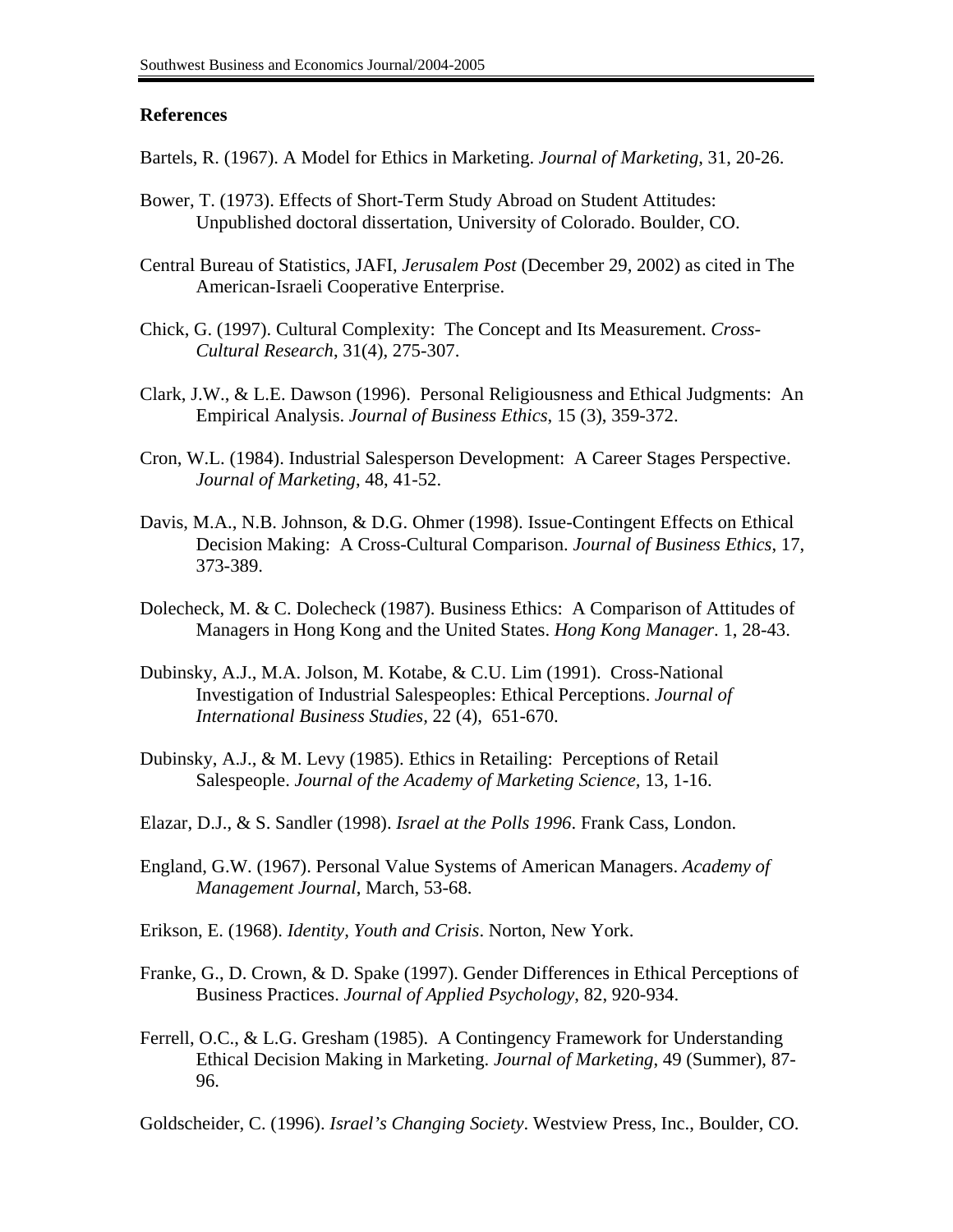- Goldscheider, C. (1992). Demographic Transformations in Israel: Emerging Themes in Comparative Context. In *Population and Social Change in Israel*. 1-38, Westview Press, Inc., Boulder, CO.
- Gould, S. (1979). Age, Job Complexity, Satisfaction, and Performance. *Journal of Vocational Behavior*, 14 (2), 209-223.
- Harris, J. (1990). Ethical Values of Individuals at Different Levels in the Organizational Hirearchy of a Single Firm. *Journal of Business Ethics***,** 9, 741-750.
- Hofstede, G. (1983). National Cultures in Four Dimensions: A Research-based Theory of Cultural Differences among Nations. *International Studies of Management & Organizations*. 13 (1-2), 46-74.
- Hoge, D., & I. Bender (1974). Factors Influencing Value Changes Among College Graduates in Adult Life. *Journal of Personality and Social Psychology,* 29 (4), 372-385.
- Hunt, S.D., & S.J. Vitell (1986). A General Theory of Marketing Ethics. *Journal of Macromarketing*, 6, 5-16.
- Huismans, S. (1994). The Impact of Differences in Religion on the Relation Between Religiosity and Values. In Bouvy, A., F. van der Vijver, P. Boski, & P. Schmitz (eds.). *Journeys into Cross-Cultural Psychology*, 255-267.
- Huismans, S., & S.H. Schwartz (1992). Religiosity and Value Priorities: A Study of Protestants, Catholics, and Jews. In Iwawaki, S., Y. Kashima, & K. Leung (eds.). *Innovations in Cross-Cultural Psychology*, 237-249. Amsterdam/Lisse: Swets & Zeitlinger B.V.
- Jones, T. (1991). Ethical Decision Making by Individuals in Organizations: An Issue-Contingent Model. *Academy of Management Review*. 16(2), 366-395.
- Karande, K., M. Shankarmahesh, C. Rao, & Z. Rashid (2000). Perceived Moral Intensity, Ethical Perception, and Ethical Intention of American and Malaysian Managers: A Comparative Study. *International Business Review***,** 9, 37-59.
- Kennedy, E.J., & L. Lawton (1996). The Effects of Social and Moral Integration on Ethical Standards: A Comparison of American and Ukrainian Business Students. *Journal of Business Ethics*, 15 (8), 901-911.
- Kidder, L., & C. Judd (1986). *Research Methods in Social Relations*. Holt, Rinehart and Winston, New York.
- Kim, K.J. (1988). The Effects of Buddhism on Business Practices and Behavior. Paper presented at the Western Social Science Association meeting, April.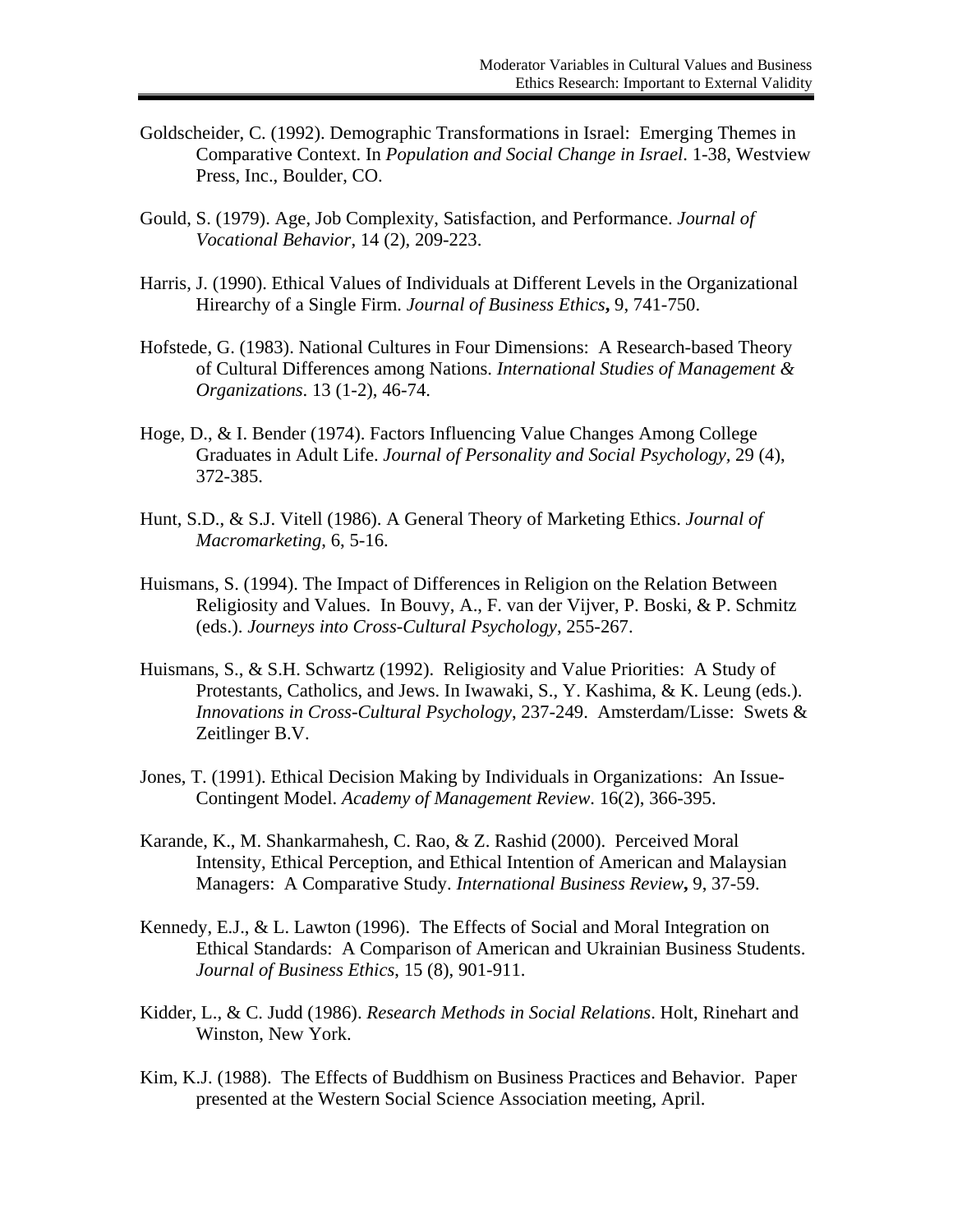- Kirchner, J., & R. Hogan (1972). Student Values: A Longitudinal Study. *Psychologia,* 9, 36-39.
- Kohlberg, L. & D. Candee (1984). The Relationship of Moral Judgment to Moral Action. In W.M. Kurtines and J.L. Gerwitz (eds.). *Morality, Moral Behavior and Moral Development*. 52-73. New York: Wiley.
- Kreie, J., & T.P. Cronan (1998). How Men and Women View Ethics. *Communications of the ACM*. 41 (9), 70-76.
- Kroeber, A.L., & C. Kluckhohn (1952). *Culture: A Critical Review of Concepts and Definitions*. Harvard University Press, Cambridge, MA.
- Kumar, K., C. Borycki, S. Nonis, & C. Yauger (1991). The Strategic Decision Framework: Effect on Student Ethics. *Journal of Education for Business*, 11, 74- 79.
- Kumar, K., & M.S. Thibodeaux (1998). Differences in Value Systems of Anglo-American and Far Eastern Students: Effects of American Business Education. *Journal of Business Ethics*, 17, 253-262.
- Leshem, E., & J. Shuval (eds.) (1998). Immigration to Israel: *Sociological Perspectives*, Transaction Publishers. New Brunswick.
- Mason, E., & P. Mudrack (1996). Gender and Ethical Orientation: A Test of Gender and Occupational Socialization Theories. *Journal of Business Ethics*, 15, 599-604.
- Monappa, A. (1977). *Ethical Attitudes of Indian Managers*. All India Management Association, New Delhi, India.
- Miesing, P., & J.F. Preble (1985). A Comparison of Five Business Philosophies. *Journal of Business Ethics*, 4, 186-187.
- Moran, R.T., & W.G. Stripp (1991). *Successful International Business Negotiations*. Gulf Publishing Company, Houston, TX.
- Robertson, C., & P.A. Fadil (1999). Ethical Decision Making in Multi-National Organizations: A Culture-Based Model. *Journal of Business Ethics*, 19, 385-392.
- Robertson, D.C. (1993). Empiricism in Business Ethics: Suggested Research Directions. *Journal of Business Ethics*, 12, 585-599.
- Rokeach, M. (1968). *Beliefs, Attitudes, and Values: A Theory of organization and Change*. Jossey-Bass, San Francisco.
- Rokeach, M. (1969). Value Systems and Religion: *Review of Religious Research*. 11, 2- 23.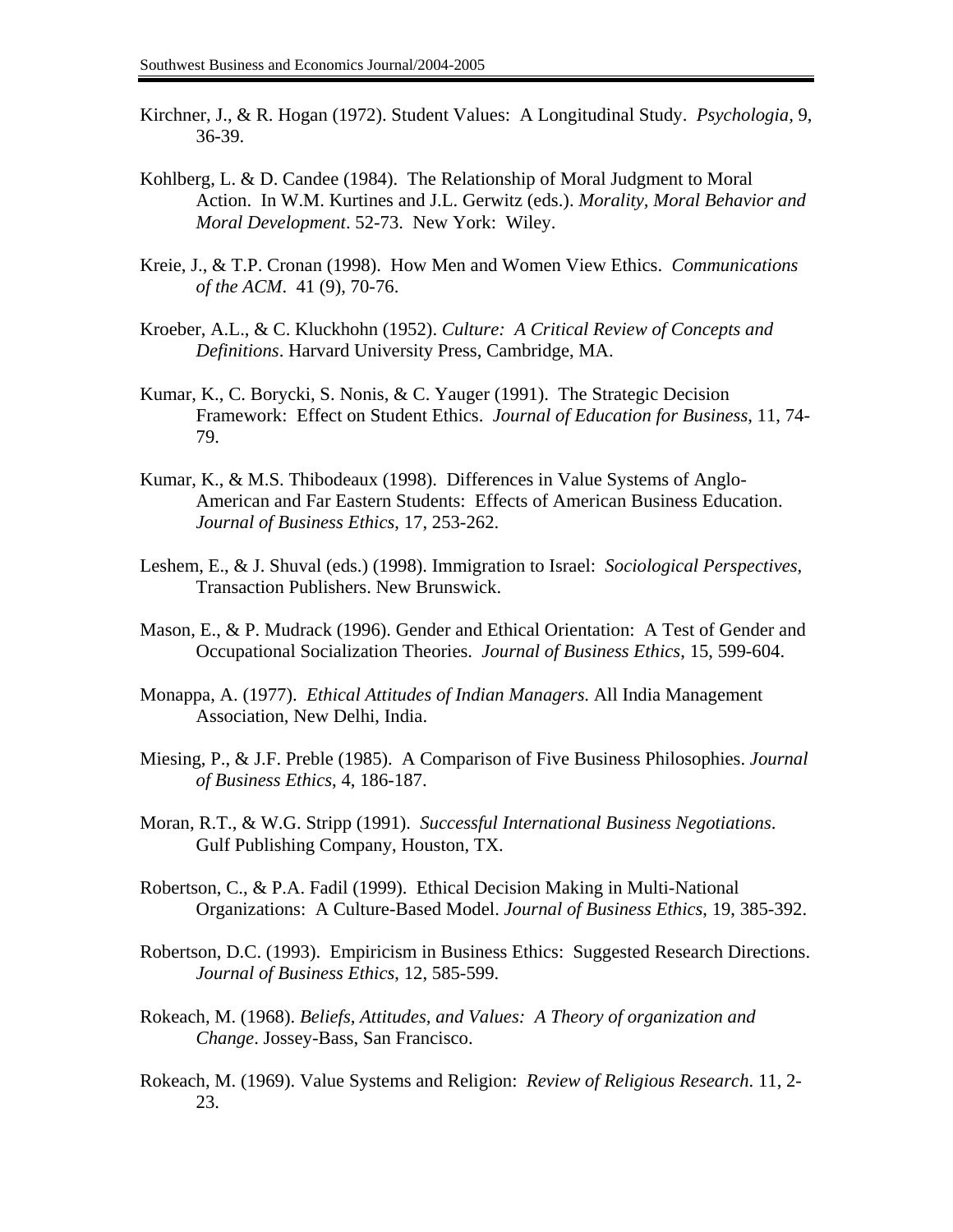- Ros, M., S.H. Schwartz, & S. Surkiss (1999). Basic Individual Values, Work Values, and the Meaning of Work: *Applied Psychology. An International Review*, 48 (1), 49-71.
- Ruegger, D.D., & E.W. King (1992). A Study of the Effect of Age and Gender Upon Student Business Ethics. *Journal of Business Ethics*, 11, 179-186.
- Safranski, S.R. (1986). Religion and Management. In R.N. Farmer (ed.). *Advances in International Comparative Management*, 2, 149-158.
- Sagy, W., E. Orr, & D. Bar-On (1999). Individualism and Collectivism in Israeli Society: Comparing Religious and Secular High School Students. *Human Relations*, 52 (3), 327-348.
- Schein, E.H. (1971). The Individual, the Organization, and the Career: A Conceptual Scheme. *Journal of Applied Behavioral Science*, 7, 401-426.
- Schlegelmilch, B.B., & D.C. Robertson (1995). The Influence of Country and Industry on Ethical Perceptions of Senior Executives in the U.S. and Europe. *Journal of International Business Studies*, Fourth Quarter, 859-881.
- Schneider, S., & A. Meyer (1991). Interpreting and Responding to Strategic Issues: The Impact of National Culture. *Strategic Management Journal*, 12, 307-320.
- Schwartz, S.H. (1999). A Theory of Cultural Values and Some Implications. *Applied Psychology. An International Review*, 48 (1), 23-47.
- Schwartz, S.H. (1994). Beyond Individualism/Collectivism: New Cultural Dimensions of Values. In Kim, U., H.C. Triandis, Cigdem Kagitcibasi, S. Choi, & G. Yoon (eds.). *Individualism and Collectivism. Theory, Method, and Applications,* 18, 85-119.
- Schwartz, S.H. (1992). Universals in the Content and Structure of Values: Theoretical Advances and Empirical Tests in 20 Countries. In Zanna, M.P. (ed.). *Advances in Experimental Social Psychology*, 25, 1-65.
- Schwartz, S.H., & W. Bilsky (1987). Toward a Universal Psychological Structure of Human Values. *Journal of Personality and Social Psychology*, 53 (3), 550-562.
- Schwartz, S.H., & S. Huismans (1995a). Value Priorities and Religiosity in Four Western Religions. *Social Psychology Quarterly*, 58, 88-107.
- Schwartz, S.H., & I. Sagiv (1995b). Identifying Culture-Specifics in the Content and Structure of Values. *Journal of Cross-Cultural Psychology*, 26, 92-116.
- Serwinek, P.J. (1992). Demographic and Related Differences in Ethical Views Among Small Businesses. *Journal of Business Ethics*, 11, 555-566.